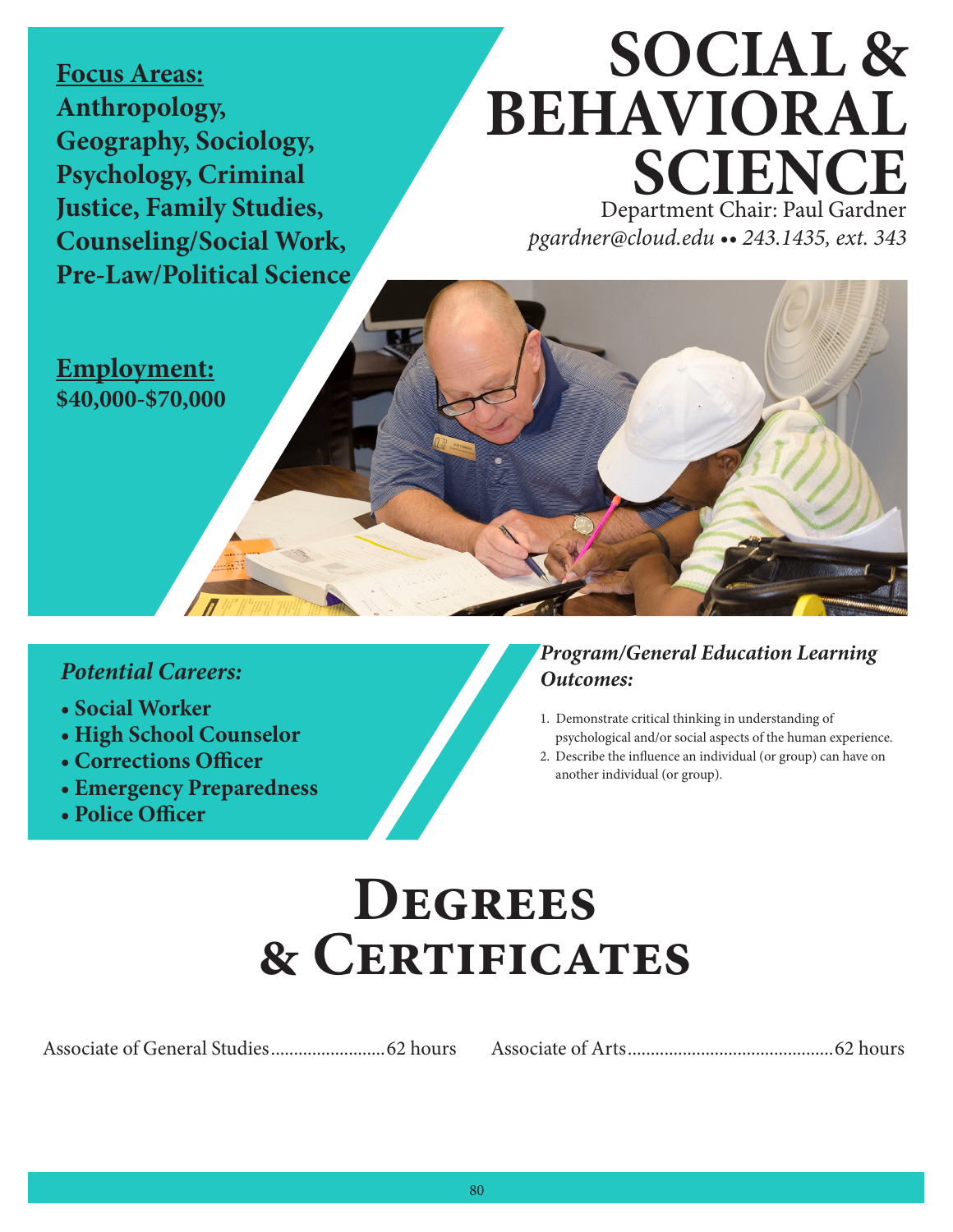## SOCIAL & BEHAVIORAL SCIENCE

#### Associate of General Studies 62 Hours

|                           | <u> Required General Education Courses</u>                                    |                   | $25$ cr        |  |
|---------------------------|-------------------------------------------------------------------------------|-------------------|----------------|--|
| Communication Requirement |                                                                               |                   | 6              |  |
|                           | CM101 English Composition I (3 cr)                                            |                   |                |  |
|                           | CM115 Public Speaking (3 cr) or                                               |                   |                |  |
|                           | CM240 Interpersonal Communications (3 cr)                                     |                   |                |  |
|                           |                                                                               |                   |                |  |
|                           | Mathematics Requirement                                                       |                   | 3              |  |
|                           | Mathematics General Education Course or                                       |                   |                |  |
|                           | MA110 Intermediate Algebra (3 cr)                                             |                   |                |  |
|                           | Humanities Requirement                                                        |                   | 3              |  |
| Art                       | Humanities                                                                    |                   |                |  |
| Music                     | Literature                                                                    |                   |                |  |
| Theatre                   | Philosophy                                                                    |                   |                |  |
|                           | Foreign Language<br>History                                                   |                   |                |  |
|                           | Social/Behavioral Science Requirement                                         |                   | 3              |  |
|                           | Economics                                                                     | Anthropology      |                |  |
|                           | Psychology                                                                    | Political Science |                |  |
|                           | Sociology<br>Geography                                                        |                   |                |  |
|                           |                                                                               |                   | 3              |  |
|                           | Humanities <b>or</b> Social Science Requirement<br>(Must be from second area) |                   |                |  |
|                           |                                                                               |                   |                |  |
|                           | Natural Science Requirement                                                   |                   | $\overline{4}$ |  |
|                           | Physical Science w/lab or                                                     |                   |                |  |
|                           | Biological Science w/lab                                                      |                   |                |  |
|                           | Open General Education Elective                                               |                   | 3              |  |
|                           |                                                                               |                   |                |  |
|                           | <b>Elective Courses</b>                                                       |                   | $25$ cr        |  |
|                           | <b>Administration of Justice</b>                                              |                   |                |  |
| AJ100                     | Introduction to Criminal Justice                                              | 3                 |                |  |
| AJ112                     | Special Topics in Criminal Justice                                            | 3                 |                |  |
| AJ118                     | Introduction to Corrections                                                   | 3                 |                |  |
| AJ140                     | Victimology                                                                   | 3                 |                |  |
| AJ145                     | <b>Agency Administration</b>                                                  | 3                 |                |  |
| AJ200                     | Law Enforcement Operations and Procedures 3                                   |                   |                |  |
| AJ205                     | Criminology                                                                   | 3                 |                |  |
| AJ206                     | Criminal Law                                                                  | 3                 |                |  |
| AJ207                     | Criminal Procedures                                                           | 3                 |                |  |
| AJ209                     | Juvenile Delinquency and Justice                                              | 3                 |                |  |
| AJ210                     | Criminal Investigations                                                       | 3                 |                |  |
| AJ211                     | Criminal Justice Interview & Report Writing                                   | 3                 |                |  |
| AJ212                     | Crisis Intervention                                                           | 3                 |                |  |
| AJ220                     | Cooperative Ed Internship                                                     | 3                 |                |  |
| AJ225                     | Ethics in Criminal Justice                                                    | 3                 |                |  |
| AJ298                     | Kansas Law Enforcement Training Transfer                                      | 12                |                |  |
|                           | <b>Social Science</b>                                                         |                   |                |  |
| EC101                     | Principles of Macroeconomics                                                  | 3                 |                |  |
|                           |                                                                               |                   |                |  |

| EC101 | Principles of Macroeconomics | 3 |
|-------|------------------------------|---|
| EC102 | Principles of Microeconomics | 3 |
| GE101 | World Geography              | 3 |
| SS101 | General Psychology           | 3 |
| SS102 | Abnormal Psychology          | 3 |
| SS103 | Social Psychology            | 3 |
| SS105 | Human Growth and Development | 3 |

|                                          | 3                                                                                                                    |
|------------------------------------------|----------------------------------------------------------------------------------------------------------------------|
| Human Sexuality                          | 3                                                                                                                    |
| Human Relations                          | 3                                                                                                                    |
|                                          | 3                                                                                                                    |
|                                          | 3                                                                                                                    |
| Introduction to Social Work              | 3                                                                                                                    |
| <b>Introduction to Sociology</b>         | 3                                                                                                                    |
| Race and Ethnic Relations in the U.S.    | 3                                                                                                                    |
| U.S. Government: National                | 3                                                                                                                    |
| U.S. Government: State and Local         | 3                                                                                                                    |
| <b>Current Political Issues</b>          | 3                                                                                                                    |
| Introduction to International Relations  | 3                                                                                                                    |
| Social Problems                          | 3                                                                                                                    |
| <b>Additional Electives</b>              |                                                                                                                      |
| <b>Business Law</b>                      | 3                                                                                                                    |
| Accounting I                             | 3                                                                                                                    |
| <b>Interpersonal Communications</b>      | 3                                                                                                                    |
| Spanish I                                | $\overline{4}$                                                                                                       |
|                                          | 3                                                                                                                    |
| Women in American Society                | 3                                                                                                                    |
| World History I                          | 3                                                                                                                    |
| World History II                         | 3                                                                                                                    |
| US History I                             | $\overline{\mathbf{3}}$                                                                                              |
| US History II                            | 3                                                                                                                    |
| Introduction to History                  | 3                                                                                                                    |
| <b>Elementary Statistics</b>             | 3                                                                                                                    |
| Mass Media in Society                    | $\overline{\mathbf{3}}$                                                                                              |
| Beyond Web 2.0: Social Media as Identity | 3                                                                                                                    |
| First Aid and Safety                     | $\overline{\mathbf{3}}$                                                                                              |
| Ethics                                   | $\overline{3}$                                                                                                       |
| Cooperative Ed Internship                | 3                                                                                                                    |
| <b>Life Skills</b>                       |                                                                                                                      |
| Leadership Development                   | 3                                                                                                                    |
| Job Search                               | $\mathbf{1}$                                                                                                         |
| <b>Personal Wellness</b>                 | 3                                                                                                                    |
| <b>Stress Management</b>                 | 3                                                                                                                    |
|                                          | Marriage and Family<br>Introduction to Cultural Anthropology<br>Child Psychology<br>Family and Cultural Perspectives |

#### **Open Electives** 12 cr